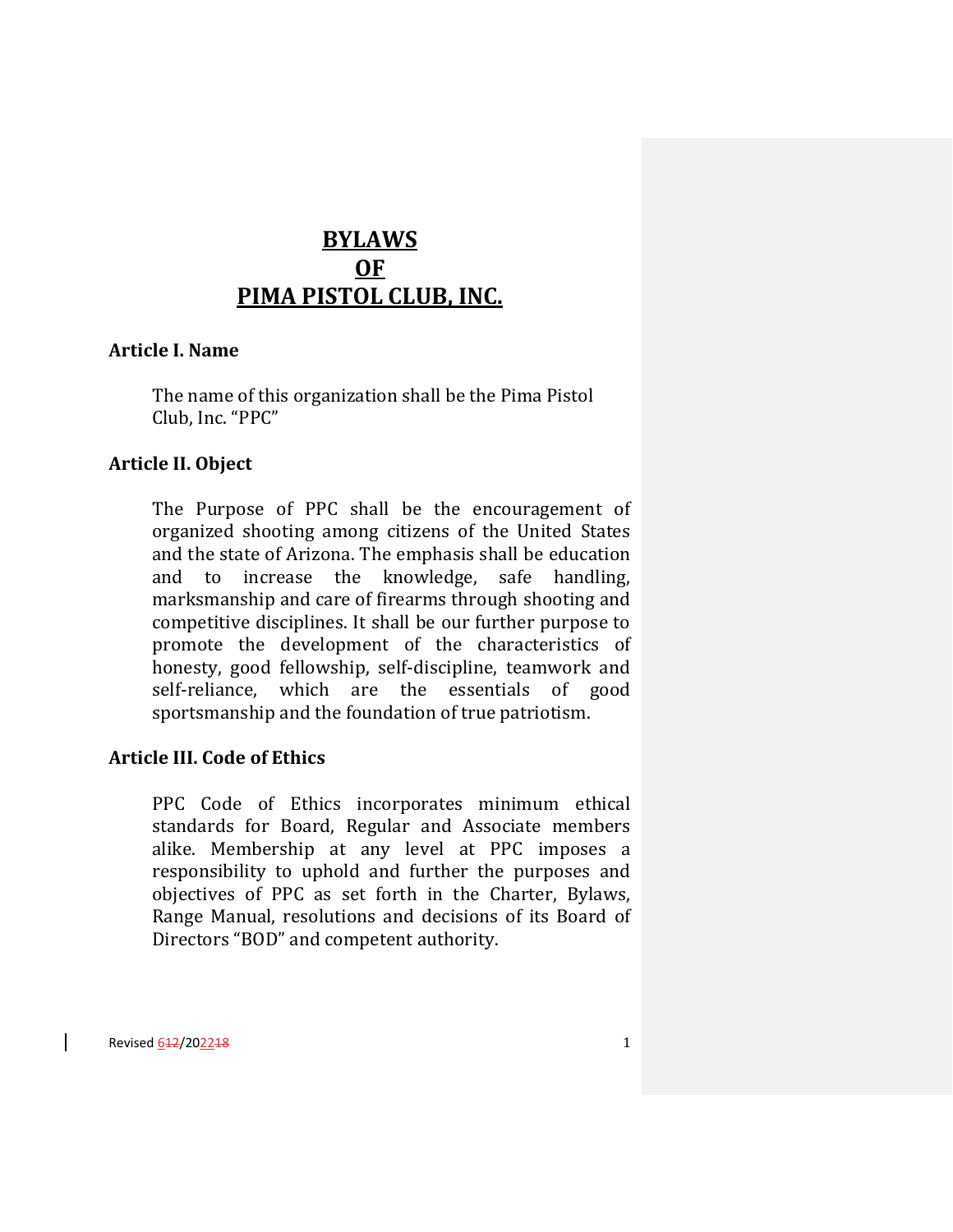Members may face disciplinary action for violation of this code as set forth in these PPC Bylaws and ARS Title 10 Corporations & Associations. All members facing such disciplinary action shall be afforded due process as described in statutes contained in the Arizona Corporations  $&$  Associations Code, PPC Bylaws and as a procedural guide PPC shall, to the extent possible and practical, utilize such standard and recognized criteria as set forth by "Robert's Rules of Order".

All actions for discipline shall name a cause of action to be followed by accepted due process as described above. Such causes include, but are not limited to the following:

- 1. Any material misrepresentation of service, employment or credentials in application for membership, application to serve on any committee or serve as a lead person for any shooting sport known also as an activity of different types as described in these PPC Bylaws and Range Manual.
- 2. Any intentional, self-serving act, intended to disrupt the unity of PPC.
- 3. Acting on behalf of, or as a representative of, or as an official of, or as a fiduciary of PPC without prior authorization.
- 4. Any act that brings public disrepute or embarrassment upon PPC, or seeks to undermine the purposes or programs of PPC.
- 5. Any intentional, self-serving defamation, vilification, or deceitful act, false accusation, libel or slander against PPC, its officers and /or members.
- 6. Any misrepresentation or use for the purposes other than the stated purposes of PPC, Pima Pistol Club name, symbols, icons, trademarks, certificates,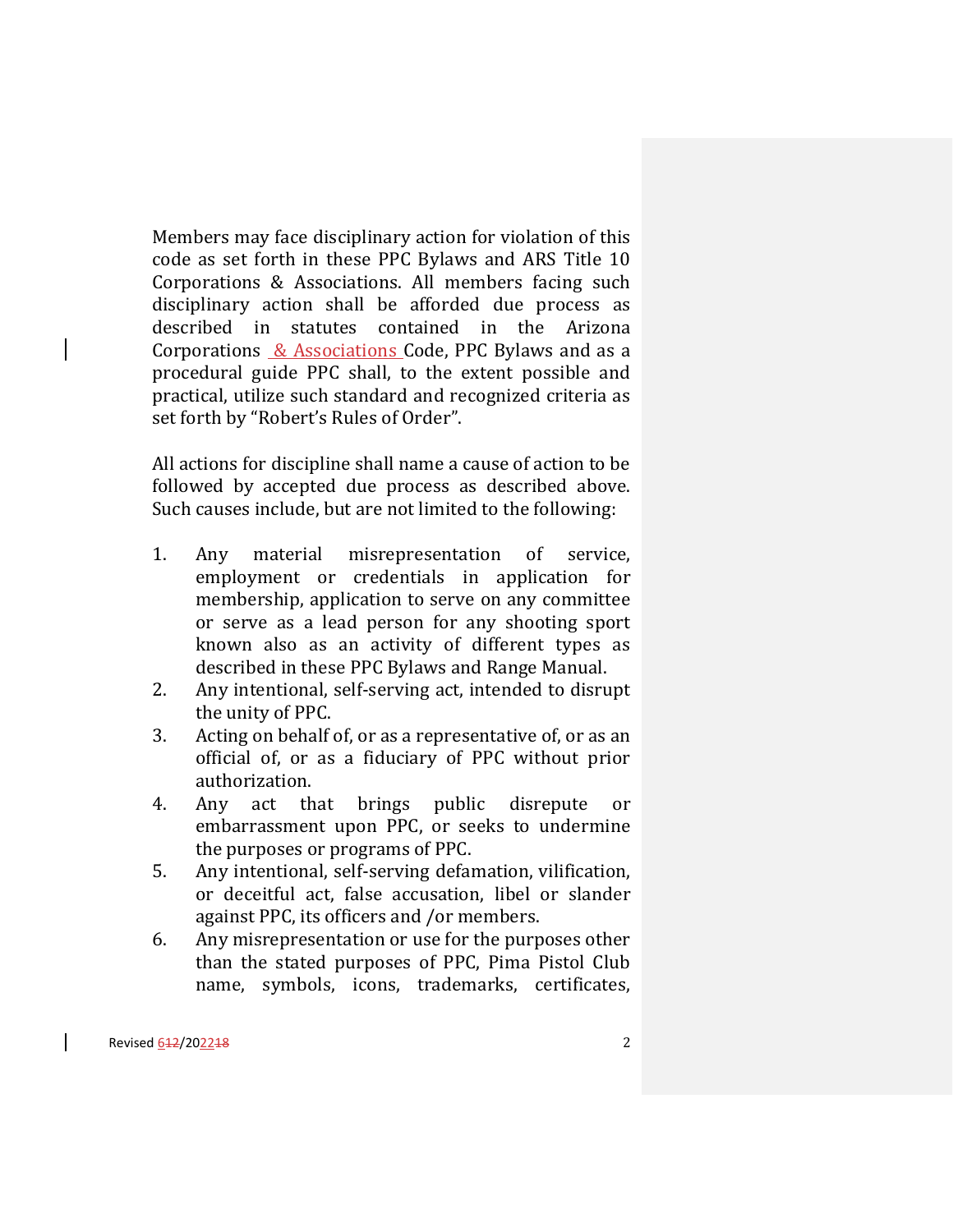member data or implication of, including any act assertion or affiliation with, sponsorship of, or approval by PPC not permitted by the BOD.

- 7. Any act in violation of a fiduciary or other trust exercised by PPC.
- 8. Any certified by official record of conviction or certified court filing of charges of any felonious act or serious misdemeanor violation of federal, state, local or international laws, which compromise the ethical standards of the PPC member. Any charge of Domestic Violence or charge, which can result in the loss of possession or use of firearms. The mere filing of a charge with the court can result only in a suspension until such time as the charge is adjudicated, at which time further action can be taken to move for expulsion or in the case of a not guilty or dismissal finding, re-instatement.
- 9. Any act involving any threats of bodily harm or property damage to any person or persons while on the premises of PPC or at any official PPC meeting place.
- 10. Any conflict of interest or appearance of conflict of interest as codified by the Arizona Corporations Code and/or PPC Bylaws.
- 11. Any BOD member or Employee threatening expulsion/suspension or other punitive measure without prior BOD discussion and approval, if it's intent is used as a threat. A warning for inappropriate behavior does not constitute a threat.

#### **Article IV. Membership**

#### **Section 1. Eligibility**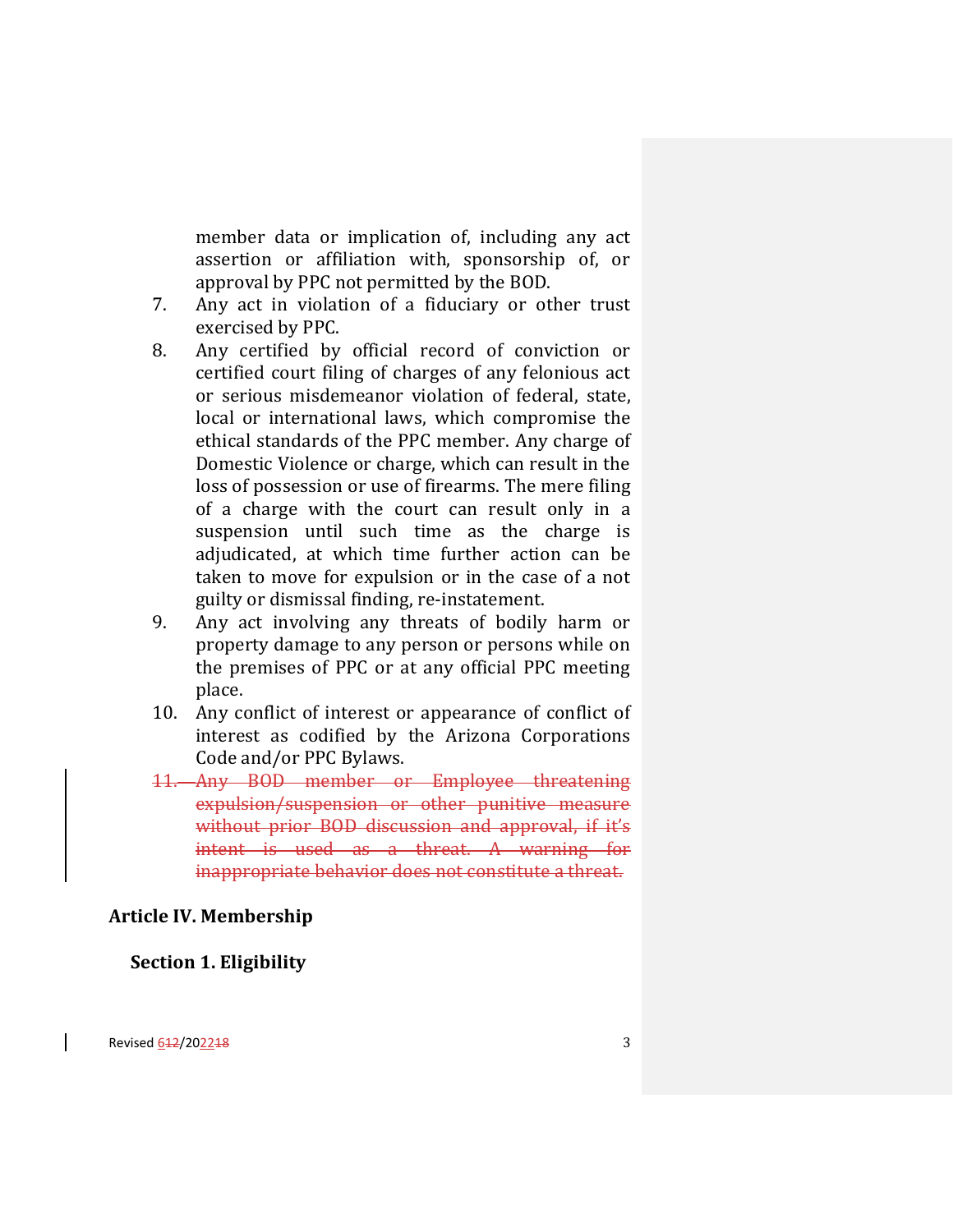Any legal resident of the United States, 18 years of age or older, and who may lawfully possess a firearm may become a member of PPC upon vote of the BOD, after subscribing to the following pledge and payment of the usual dues. There shall be a cap of 1750 memberships, Regular and Associate combined.

## **Membership Pledge**

I certify that I am a citizen of good repute of the United States of America, that I am not a member of any organization or group having as its purpose the overthrow by force and violence of the Government of the United States or any of its political subdivisions, that I have never been convicted of a crime of violence and that if admitted to membership, I will fulfill the obligations of good sportsmanship and good citizenship .and follow the rules of the range.

## **Section 2. Types of Membership**

#### **(A) Associate Member**

Associate membership shall be open to any person eligible (Article IV, Section I) upon payment of required dues and a vote of the BOD. Associate members shall have all rights and privileges of membership, except: (1) voting rights and (2) the right to hold office. Upon completion of twelve consecutive months of membership in good standing, Associate members are eligible to become Regular members, subject to available openings, which is based on the seniority date of initial membership.

**Formatted:** Indent: Left: 0"

Revised 612/202218 4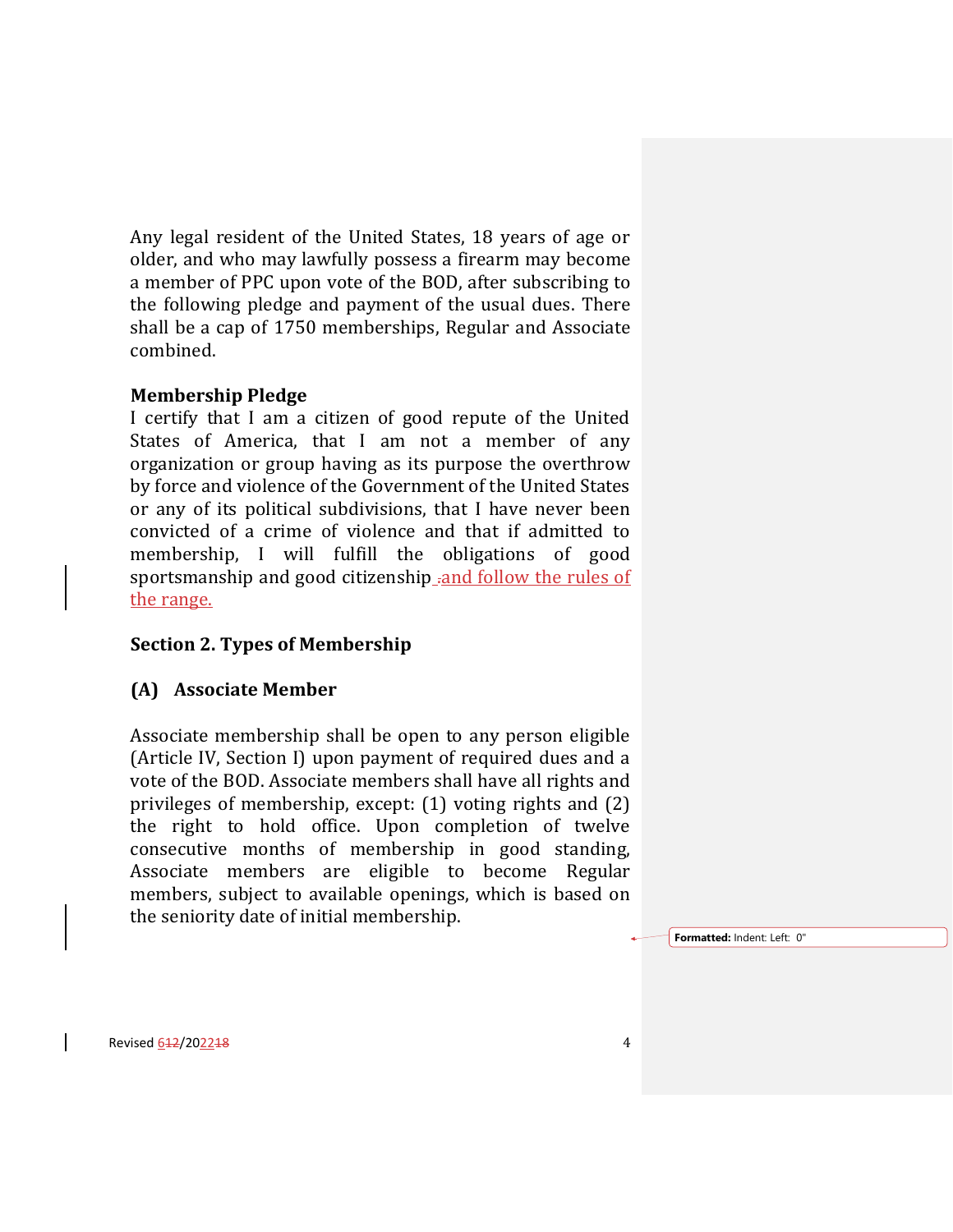The spouse  $(i$  f a member) and (children under 18 years of age) shall be entitled to all rights and privileges of an the Associate member.

## **(B) Regular Member**

Regular membership shall be open to any person eligible (Article IV, Section I) upon payment of required dues and having been an Associate Member in good standing for 12 consecutive months. Regular memberships shall be a maximum of one half the total of PPC memberships. Regular members shall have all rights and privileges of membership as well as the right to vote and hold office.

The spouse  $\left(\text{if a member}\right)$  and  $\left(\text{children under 18 years of}\right)$ age) shall be entitled to the rights and privileges of an Aassociate member.

The number of Regular Memberships will be 875 based on the cap of 1750 memberships.

#### **Article V. Dues**

Dues shall be fixed by the BOD and can only be changed by a vote of the BOD. Annual dues shall be prepaid and cover a calendar year from the date joined and/or renewed until the expiration date of the following year. No refund shall be provided if a member terminates his/her membership at any time prior to the end of his/her annual membership. Membership can be renewed any time prior to expiration. The renewed membership will continue for one year from the current expiration date. After expiration, but prior to and including 30 days, his/her membership may be renewed and will continue for one year from the original

Revised 642/202248 5

**Formatted:** Not Highlight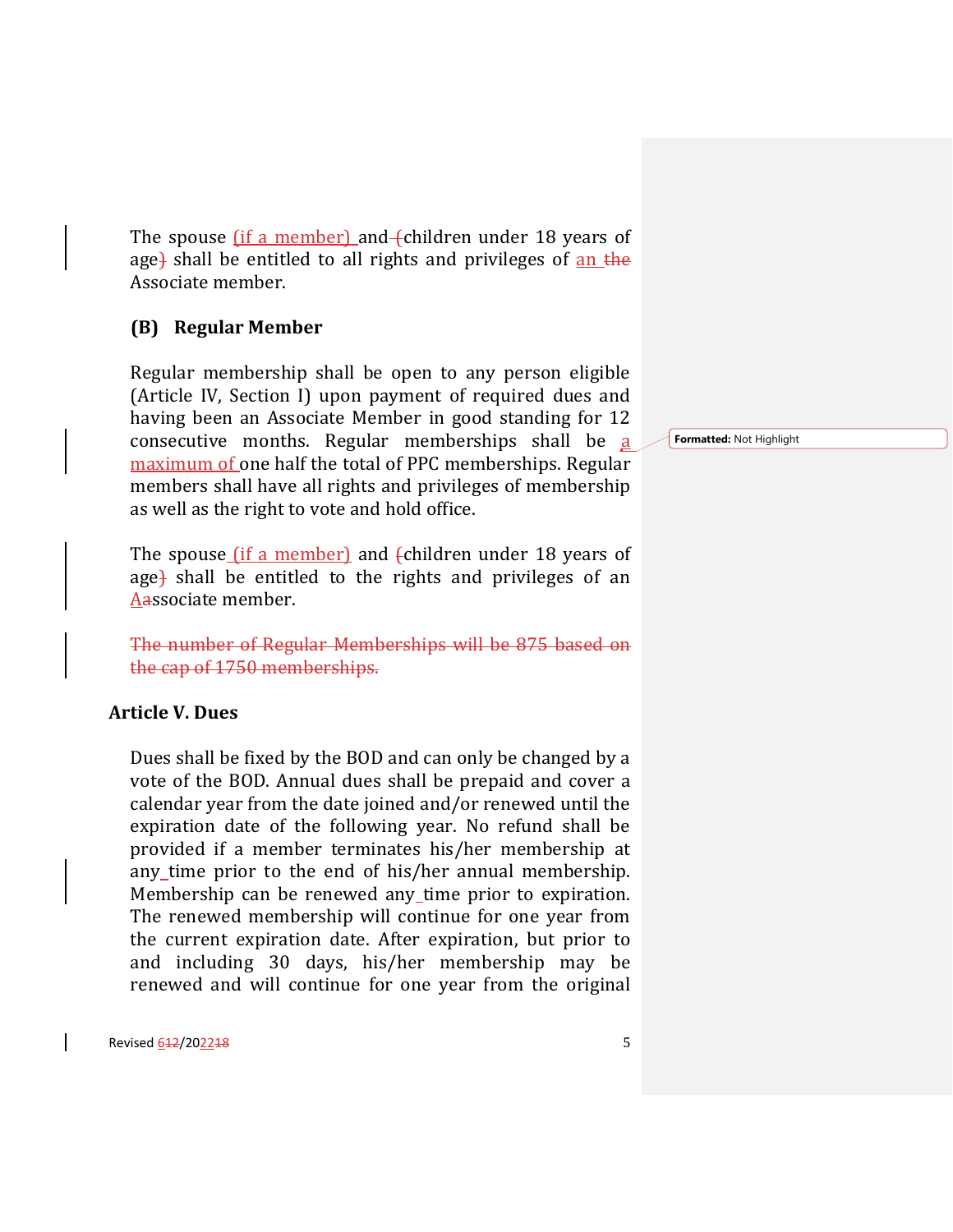month and day of membership. If a membership has lapsed for a period of over 30 days, a member may rejoin as a new Associate member subject to (Article IV, Section 1).

#### **Article VI. Meetings**

#### **Section 1. All Meetings**

**All** meetings, except Executive meetings, held by the PPC shall be open to Regular and Associate members.

#### **Section 2. Annual Meetings**

The Annual meeting of PPC shall be held in December of each year, on the designated regular meeting day and time. The purpose of this meeting will be to announce the results of the annual election of officers, by the Regular voting members. If the Annual meeting shall not take place on the normal date, it shall be held within a reasonable time thereafter when mail-in ballots are returned and results can be announced.

#### **Section 23. Regular Meetings**

The Regular membership meeting of PPC shall be held once a month on a scheduled and publicized date, time and location as established by the BOD. These meetings shall be open to Regular and Associate members as well as family members. A brief overview of the scheduled agenda shall be published in on the newsletter website at least one week prior to the scheduled meeting. Regular and Associate members may recommend a topic for consideration or submit a motion verbally or in writing to any BOD member. The motion or topic suggested may be addressed at this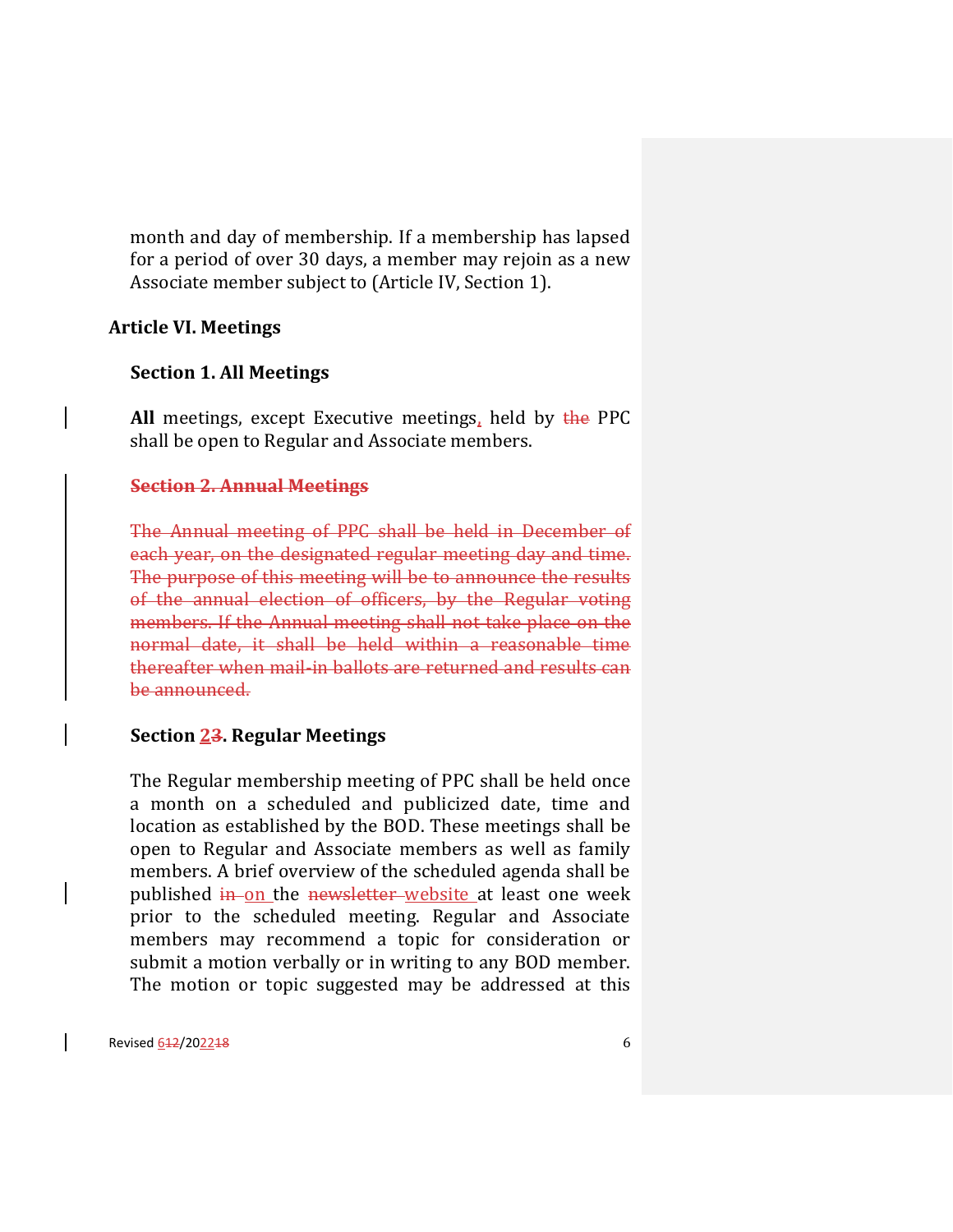meeting or at the next Regular Memeeting. BOD members will make all motions and be the only members eligible to vote at these meetings.

## **Section 34. Special Meetings**

A Special **M**meeting of PPC may be called at any time upon the call of the President or upon the call of the majority of the BOD. A Special Memeeting may also be called if demanded in writing to the BOD by a Regular member or members.

If a Special  $M$ meeting is called by written demand, the document shall state the object of the proposed meeting and shall be signed by a quorum of Regular members (see Section  $65$  of this article). Notice of the time, place and object of the Special Mmeeting shall be given to all BOD members and members in good standing in accordance with Section 67 of this article, not less than seven days prior to the date set for said meeting. The BOD shall set the time and place of such meeting. If a vote on a motion is conducted by the membership, except Expulsion (see Article IX), a simple majority of Regular members present at the meeting is sufficient.

#### **Section 45. Executive Meeting**

Executive meetings of the BOD may be scheduled on a regular basis by vote of the Board or may be called at any time by the President, provided at least two thirds of the BOD members have been notified and are available for the time, place and purpose of the meeting. Notification shall be by any means acceptable to the BOD members, Section  $67$  of this article not-withstanding. A quorum of the BOD (see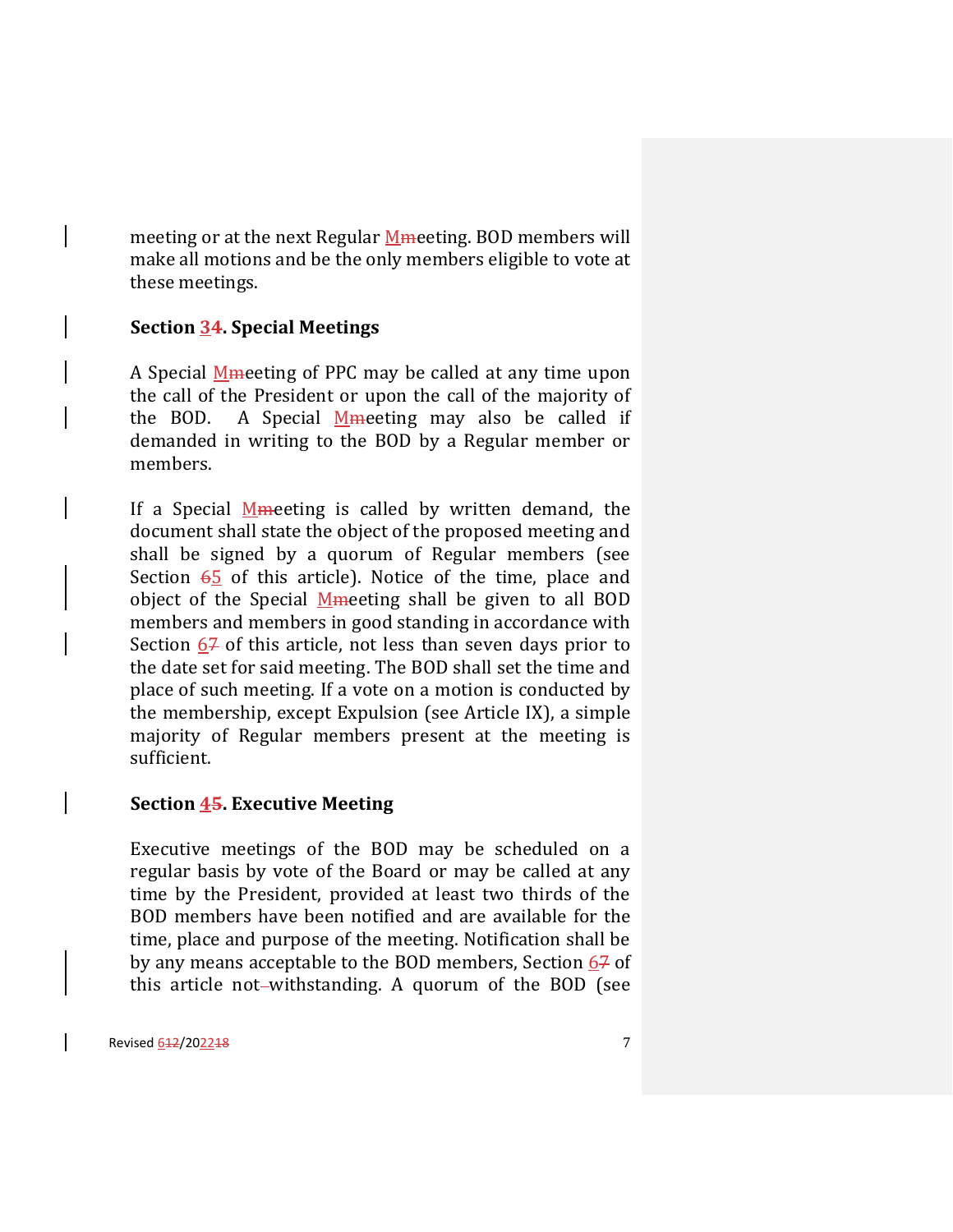Section  $\frac{56}{6}$  of this article) must be present for any vote at an Executive meeting to be valid. Executive meetings will not be used as a means of circumventing Regular Mmeetings or preventing members from attending.

## **Section 56. Quorum**

One-half of the BOD shall constitute a quorum at any Regular or Eexecutive Mmeeting, provided either the President or Vice-President is present. In addition, 10% of the Regular members present at any Annual or Special Mesting shall constitute a voting quorum.

## **Section 67. Notice of Meetings**

When the law or these Bylaws require that a member receive notice of a meeting, unless otherwise specified by a specific bylaw, that notice may be delivered by any of the following methods.

- (a) U.S. Mail addressed to the member's mailing address as listed in PPC records.
- (b) Electronic mail,—if the member has provided the secretary Administrator (as defined in Article VII, Section 7, number 6 of PPC Bylaws). with an electronic mail address.

## **Section 78. Parliamentary Authority**

The current edition of "Robert's Rules of Order" shall be the parliamentary authority for all PPC meetings.

#### **ARTICLE VII. OFFICERS**

**Section 1. Overview**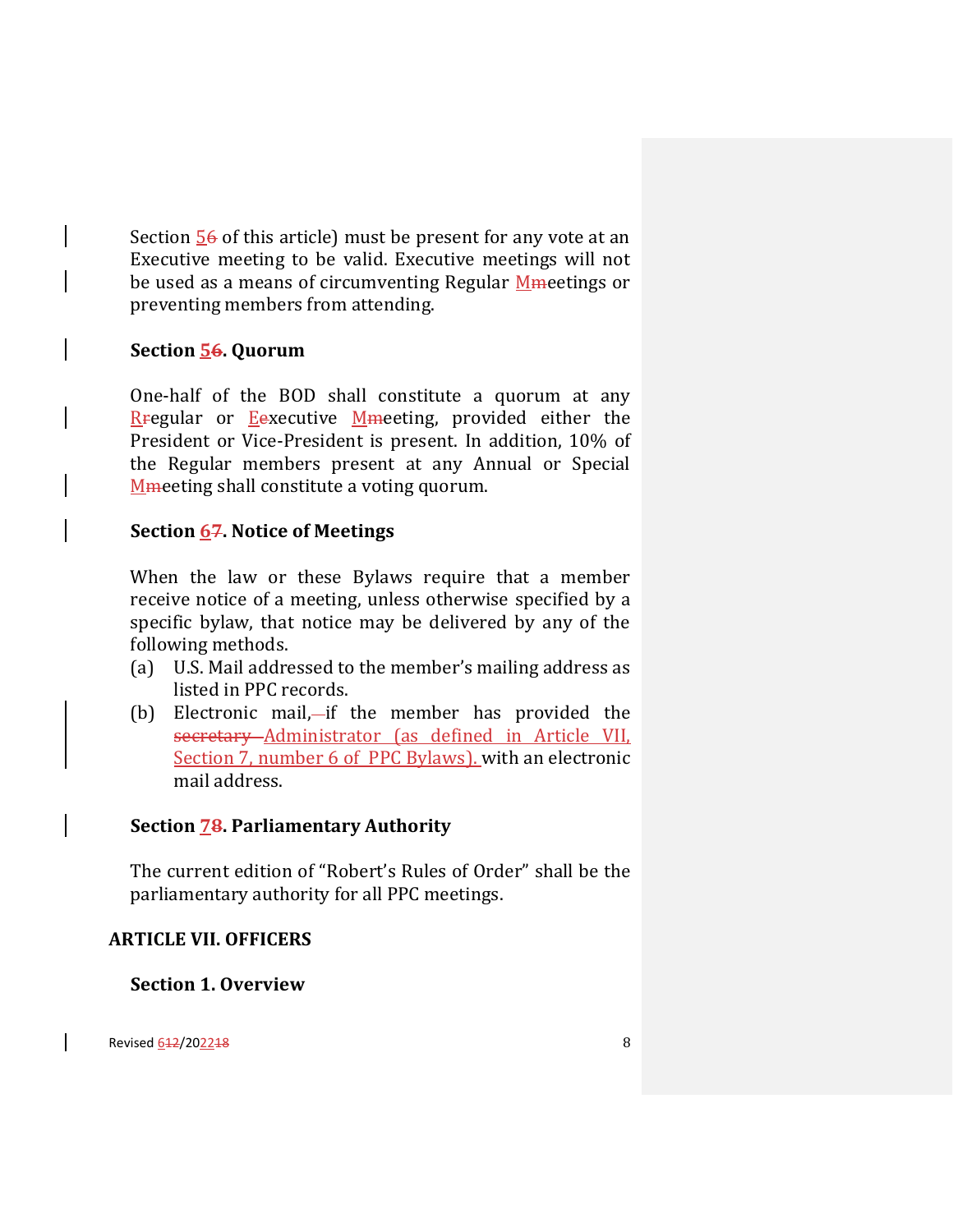The BOD shall be responsible to the general membership for the overall operation and control of PPC.

The officers of PPC shall be President, Vice-president, Secretary, Treasurer and five Directors. Above-mentioned officers shall constitute the BOD. The President, Vice-President, Secretary and Treasurer shall constitute the Executive Board. The Executive Board members have no more authority than Board members at large but do have additional duties. Each BOD member shall be limited to one vote, regardless of position.

## **Section 2. Organizational Chart**

Board of Directors (8), Chief Range Officer-Range Manager and PPC Administrator will report to President.

Board of Directors (7), Chief Range Officer Range Manager and PPC Administrator will report to Vice-President in President's absence.

PPC Administrator will additionally report to the BOD Treasurer, Secretary and Chief Range Officer for Range Manager as necessary reports.

All Range Safety Officers will report to the Chief Range OfficerRange Manager.

## **Section 3. Elections**

Election of PPC Board Members shall be held on an annual basis.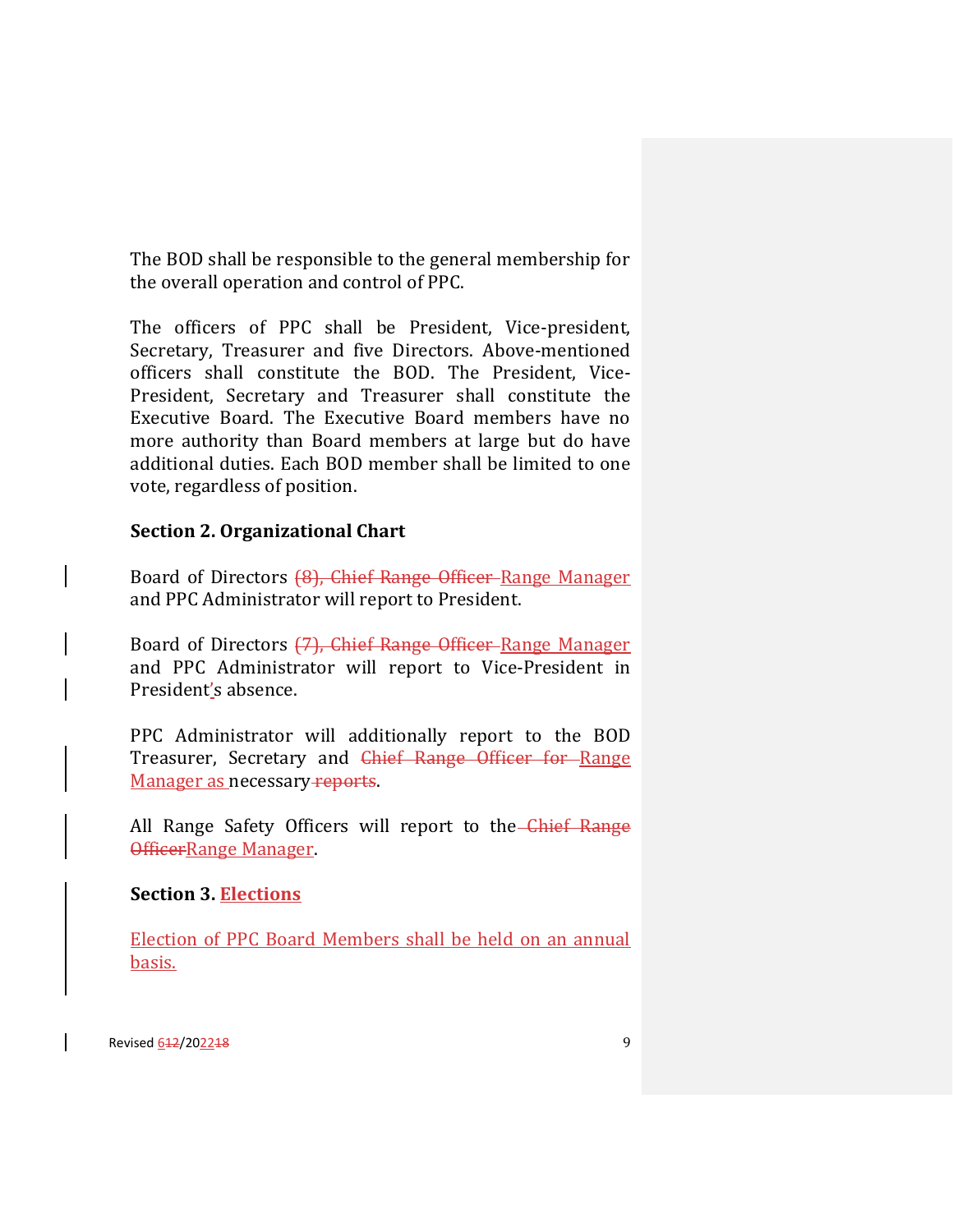The election date shall be the first Saturday of December.

All Regular members are eligible to hold office and cast a vote.

Associate members must have become Regular members 30 days prior to election date to vote or hold office.

Nominations for the PPC BOD may be made in person at the November Regular BOD meeting or submitted to the PPC Administrator.

All ballots shall be sent to eligible members via electronic means (email on file with PPC) or U.S. Mail to the current address on file with PPC.

Ballots may be returned via U.S. Mail, electronic means, or physically returned (as appropriate) to the PPC Administrative Office or Range Office.

All returned ballots will be tabulated on election day for each candidate running for a BOD position.

The tabulation shall be performed by an independent party and certified by the PPC Secretary.

Any eligible write-in candidates for open BOD seats must receive 10% of total votes cast to be considered to fill that seat.

All BOD positions will be awarded based on vote count results.

**Formatted:** Font: Not Bold

**Section 4. Term Limits**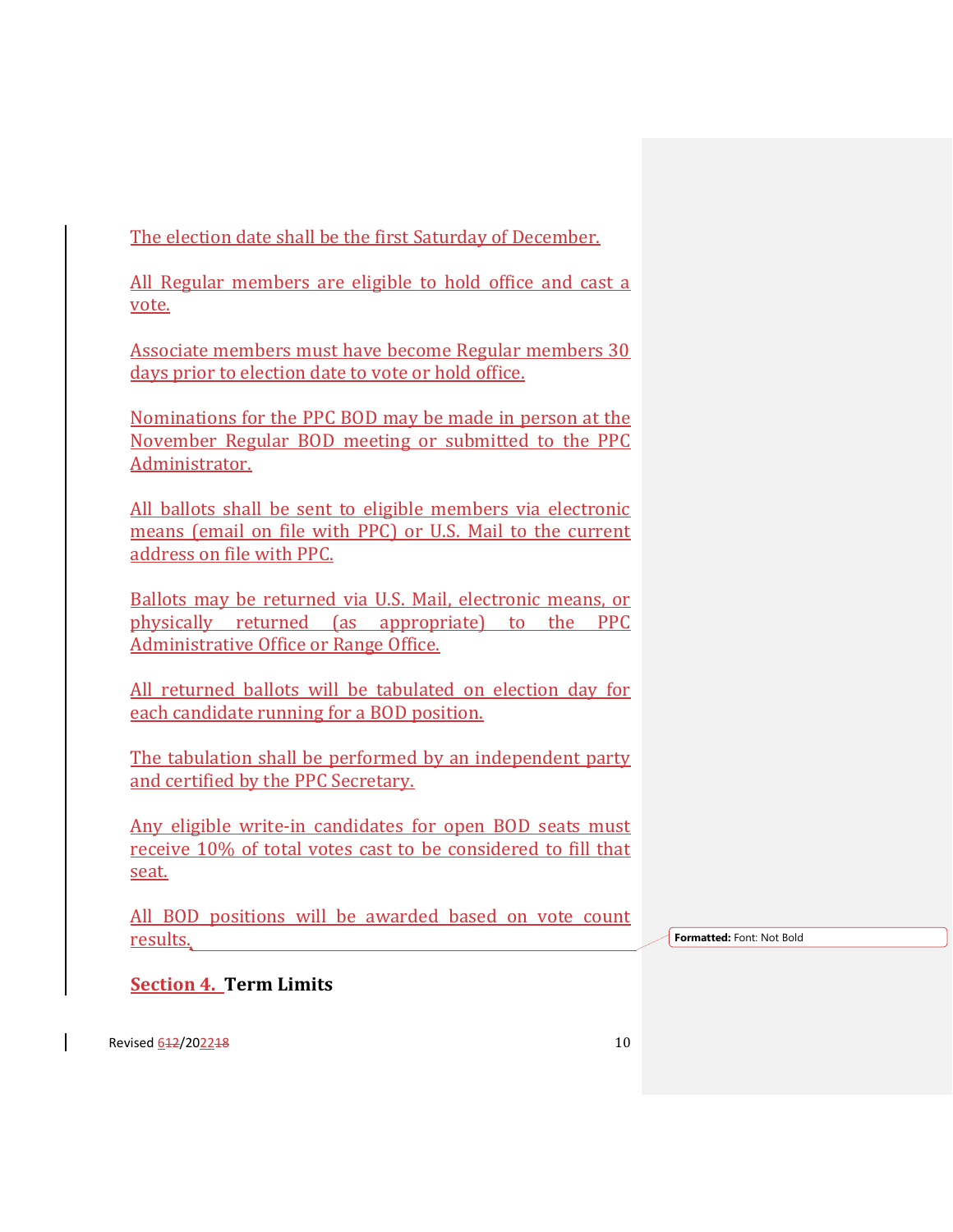The BOD President shall be limited to 2 consecutive years' service for PPC in that position. All other BOD members shall be limited to three consecutive years' service for PPCthe club in those positions. The exception to this would be if eligible PPC members show no interest in running for the BOD. Should there be a lack of available candidates to run for the BOD, other elected BOD members may fill the offices of the Executive Board.

### **Section 54. Vacancies**

A vacancy of any officer may be filled by a majority vote of the remaining BOD members. If more than one vacancy exists among the officers, a Special Meeting of PPC shall be called (Article VI., Section  $34$ ) and replacement officers shall be elected by a vote of Regular members present at that meeting.

#### **Section 65. Conflict of Interest**

Any officer or director, who receives compensation from PPC, shall notify the BOD of the conflict of interest. The officer or director shall not be entitled to vote on any matter pertaining to that compensation.

#### **Section 76. Duties of BOD Officers**

#### **1. President**

The President shall preside over all meetings of PPC. The President may appoint committees as he/she sees fit and shall do so if instructed by the BOD. The President shall be responsible for the agenda of the Regular Monthly Meetings as approved by the BOD. In the absence of the

Revised 612/202218 11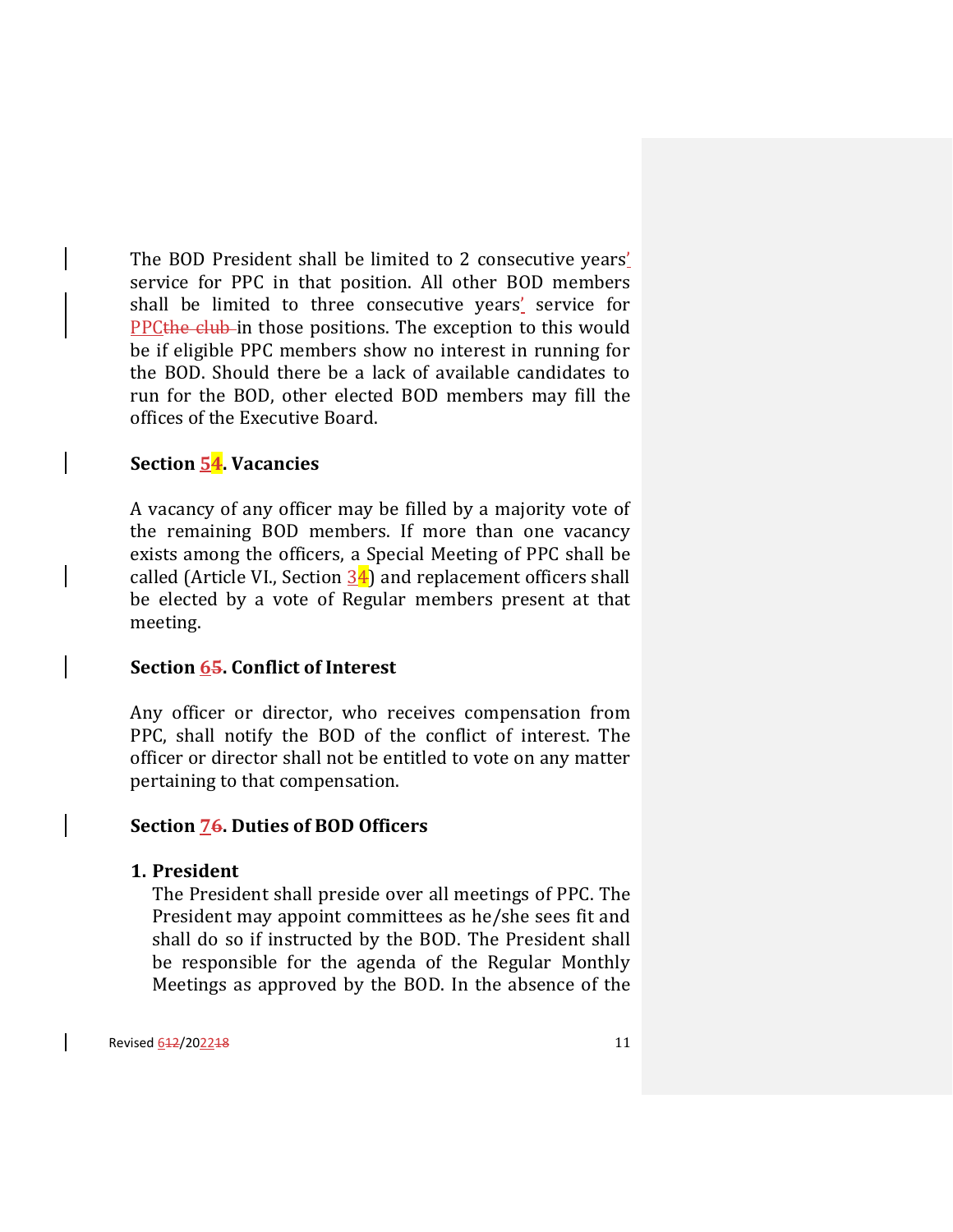Treasurer and Vice-President, and with the Treasurer's permission, the President shall be the third a signatory on the PPC checking account for purchases. approved by the BOD. The President shall perform other duties as specified in these Bylaws.

#### **2. Vice-President**

The Vice-President shall perform the duties of the President in his/her absence or at his/her request. In the absence of the Treasurer and with the Treasurer's permission the Vice-President shall be the second a signatory on the PPC checking account, for purchases approved by the BOD. The Vice-President shall perform other duties as specified in these Bylaws.

#### **3. Secretary**

The Secretary shall conduct all official correspondence of **PPC.** The Secretary shall keep a formal and true record of minutes of **all** meetings held by the BOD. The Secretary, with the assistance of the Administrator, shall have custody or access to all previous books, papers or electronic records except those of the Treasurer. The Secretary with the assistance of the PPC Administrator shall be responsible for the true record of applications for membership to PPC. The Secretary with the assistance of the PPC Administrator shall be responsible for the collection of all fees and dues and shall remit the same to the Treasurer. The Secretary, with the assistance of the PPC Administrator, shall notify all members of meetings as scheduled by the President. The Secretary shall confirm the eligibility for membership and BOD election. The Secretary shall finalize the ballot for BOD election. The Secretary shall provide a current list of members who are eligible to vote to the Ballot Committee. The

**Commented [JD1]:** Entire section needs revision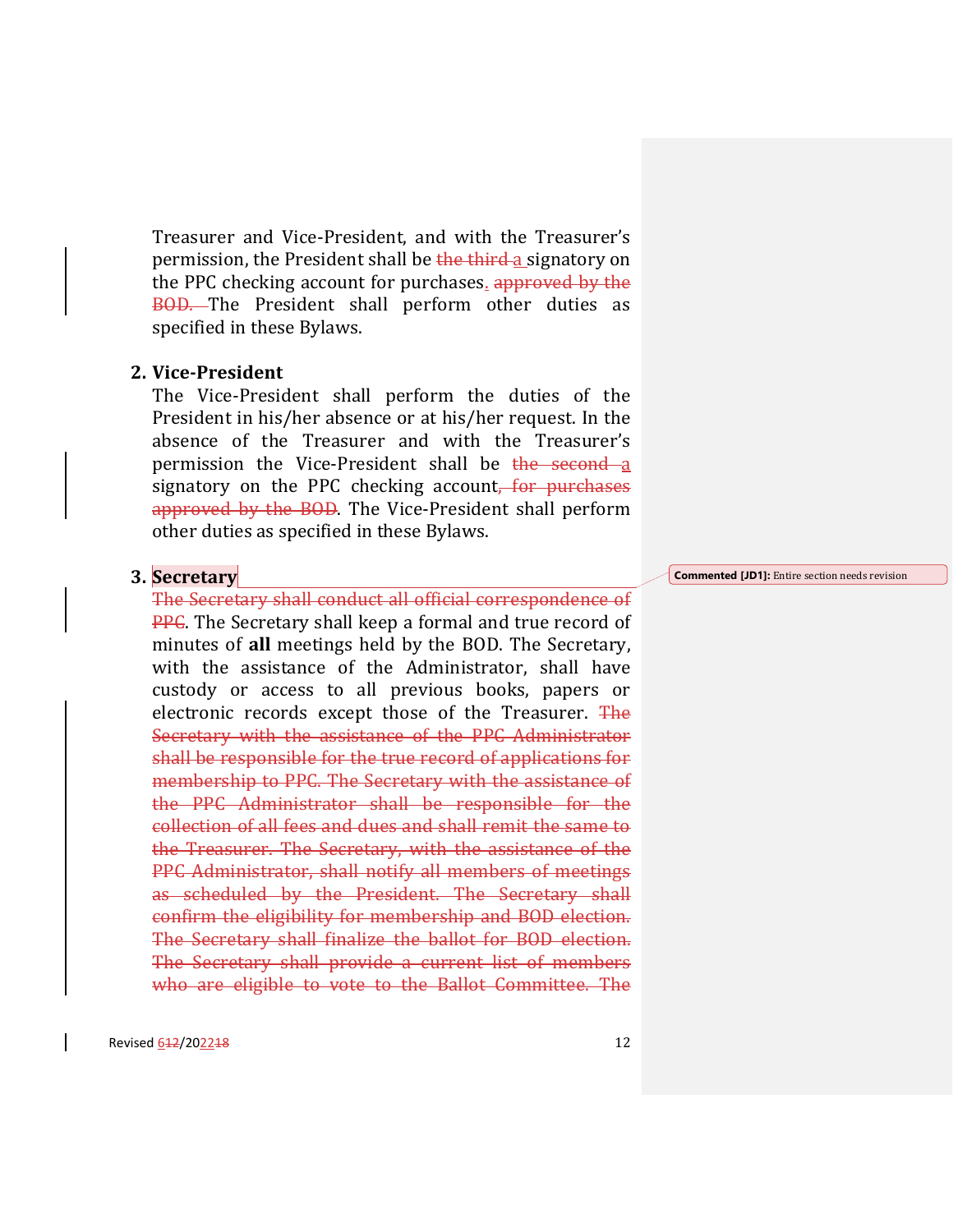Secretary shall keep a current copy of all contracts entered into by PPC. Many of the records that the Secretary is in charge will be kept in the administration office and filled by the PPC Administrator, as defined in Article VII, Section 5, number 6 of the PPC Bylaws

#### **4. Treasurer**

The Treasurer shall have charge of all money, accounts and financial records of PPC and be responsible for depositing the same in PPC bank accounts as approved by the BOD. The Treasurer shall be primary signatory on the PPC checking account for purchases. approved by the BOD. The Treasurer shall keep an accurate account of have access to all transactions and render a detailed report, with vouchers at the Regular Monthly Meeting and , when requested by the BOD<del> and the Annual Meeting</del>. The Treasurer<del>, with the help of the</del>and the Range ManagerBOD, will prepare an annual budget for the new fiscal year, which shall be presented at the at the Regular Monthly Meeting one month prior to the beginning of the new fiscal year. The budget will determine the dues, fees, regular expenses and capital improvement expenses for the next fiscal year that will provide for a balanced budget. The BOD, at the Regular Monthly Meeting before the fiscal year start, will vote and approve the budget. The Treasurer shall be capable of becoming bonded. The Treasurer will work with the PPC Administrator, contracted bookkeeper and contracted accountant to ensure all club PPC transactions and records are in order and available for review.

#### **5. Directors**

Directors shall attend all meetings of PPC. They shall make themselves knowledgeable of the activities of PPC.

**Formatted:** Not Highlight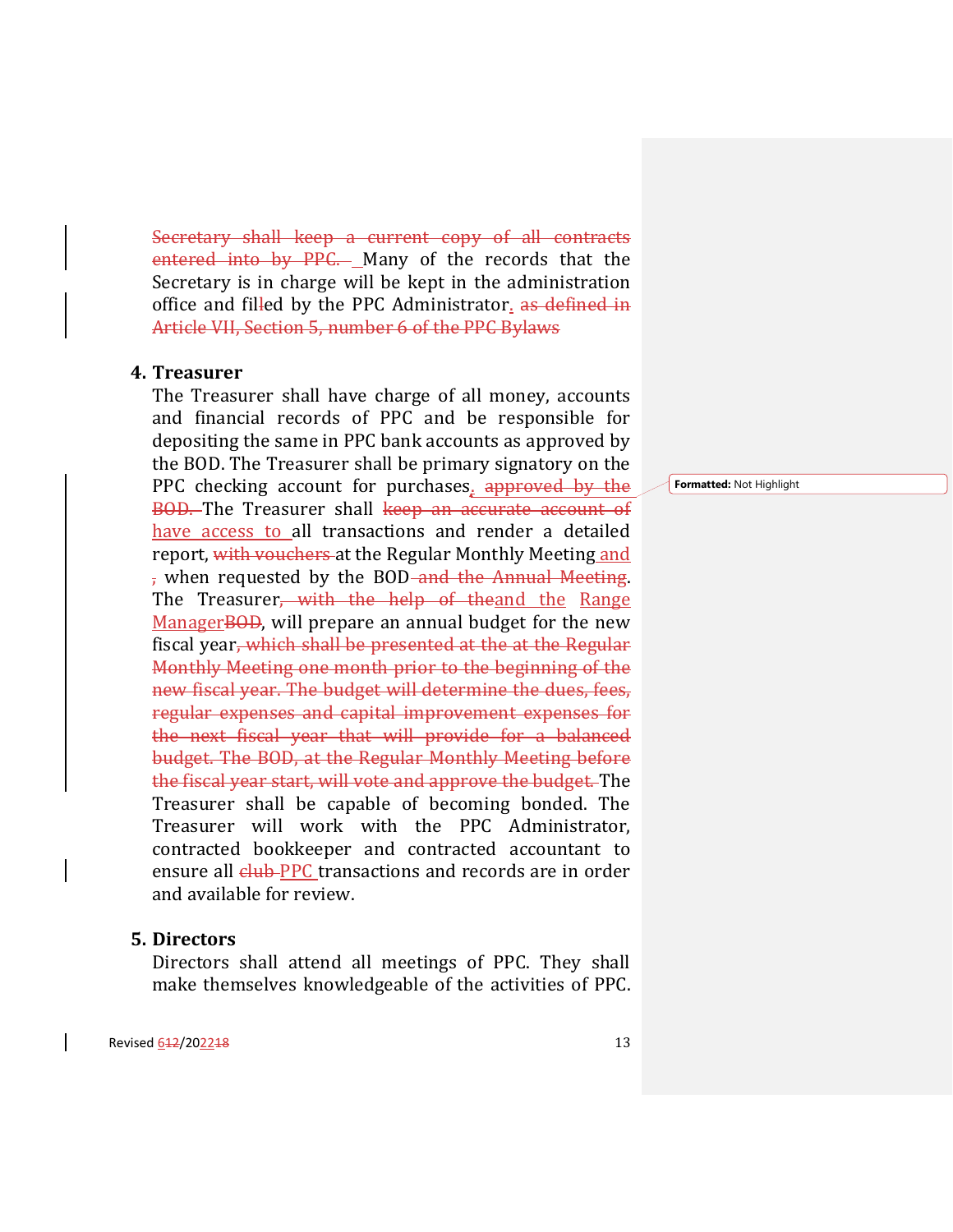Directors shall make themselves available to the general membership for assistance, as may be necessary, and shall act in the general best interest of PPC. Directors shall assist with the preparation of the budget and any committees formed at the direction of the BOD.

### **6. Administrator**

The PPC Administrator shall act at the direction of the BOD. The PPC Administrator will perform much of the daily administrative duties for PPC. The PPC Administrator will work closely with the Executive Board Members and the Range Manager in the execution and preparation of their duties.

## **7. Chief Range Officer**

#### 7. **Range Manager**

The Chief Range Officer (CRO) Range Manager shall have charge of the PPC ranges on a daily basis. The CRO-Range Manager shall report to the President as defined in Article VII., Section 2 of the PPC Bylaws. The CRO-Range Manager shall be responsible for the selection, hiring and training of range officers (RO), with the approval of the BOD. The CRO Range Manager is responsible for scheduling of RO's. The CRO Range Manager shall be responsible for range use, scheduling, programs, special events and closures. The CRO Range Manager will serve on any range construction committee and assist with the bid process. CRO-The Range Manager will be responsible for the daily maintenance of PPC ranges. The Range Manager <del>CRO</del> will maintain an inventory of range equipment. The CRO-Range Manager will, with the assistance of the BOD, prepare a monthly range report. The CRO will also assist the BOD with the preparation of the PPC budget.The Range Manager will

**Formatted:** Font: Bold

| Formatted: Font: 16 pt                        |
|-----------------------------------------------|
| <b>Formatted:</b> Font: 16 pt                 |
| <b>Formatted:</b> Normal, Indent: Left: 0.25" |
| <b>Formatted:</b> Font: 16 pt                 |
| Formatted: Font: 16 pt                        |
|                                               |
| Formatted: Font: 16 pt                        |
| <b>Formatted:</b> Font: 16 pt                 |
| Formatted: Font: 16 pt                        |
| <b>Formatted:</b> Font: 16 pt                 |
|                                               |
| <b>Formatted:</b> Font: 16 pt                 |

**Formatted:** Font: 16 pt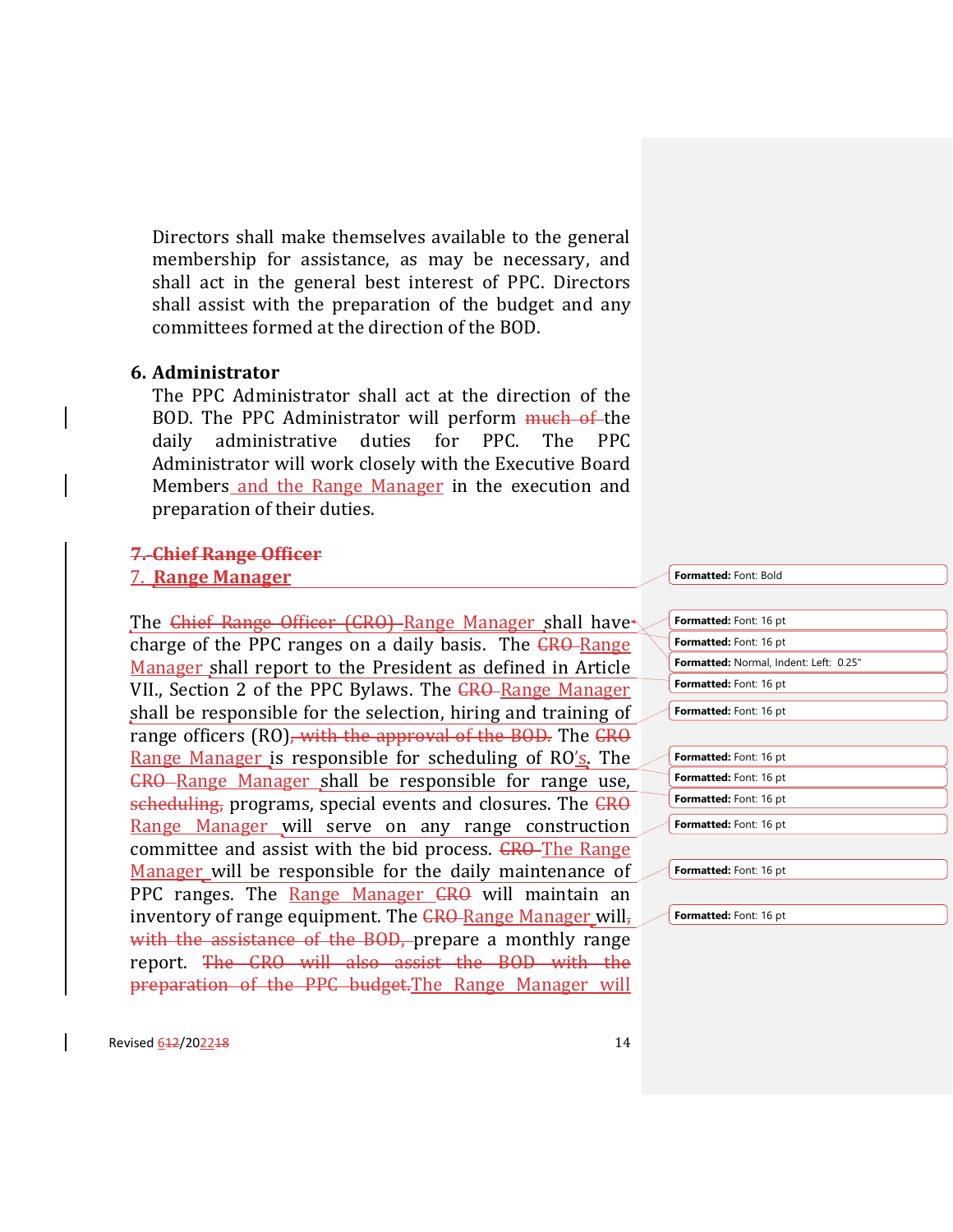prepare an annual budget for the new fiscal year, which shall be presented at the Regular Monthly Meeting in January. The budget will determine the dues, fees, regular expenses and capital improvemet expenses for the next fiscal year that will provide for a balanced budget. The BOD, at the Regular Monthly Meeting will vote and approve the budget.

**Formatted:** Font: 16 pt

#### **Article VIII. Budget**

#### **Section 1. Annual Budget**

The Range Manager, BOD with the help of the CRO and the PPC Administrator and Treasurer, shall prepare an annual budget to be approved no later than the March Regular Meeting. at the Regular Monthly Meeting in January. This budget shall be in effect for the next twelve months. The annual budget shall provide for short and long-term management of cash and capital projects and ensure the overall financial health of PPC. The-BOD, to ensure compliance, should regularly monitor the annual budget.

#### **Section 2. Capital Projects**

The BOD shall approve capital projects, those involving \$2500.00 or more. These services shall be obtained through a formal competitive bidding process. The bidding process shall require three competitive bids, bonding and insurance in order to obtain the best possible vendorprice for the work involved. The BOD must approve the bids. Any BOD member having a conflict of interest shall inform the BOD and shall not vote on the projects or bids.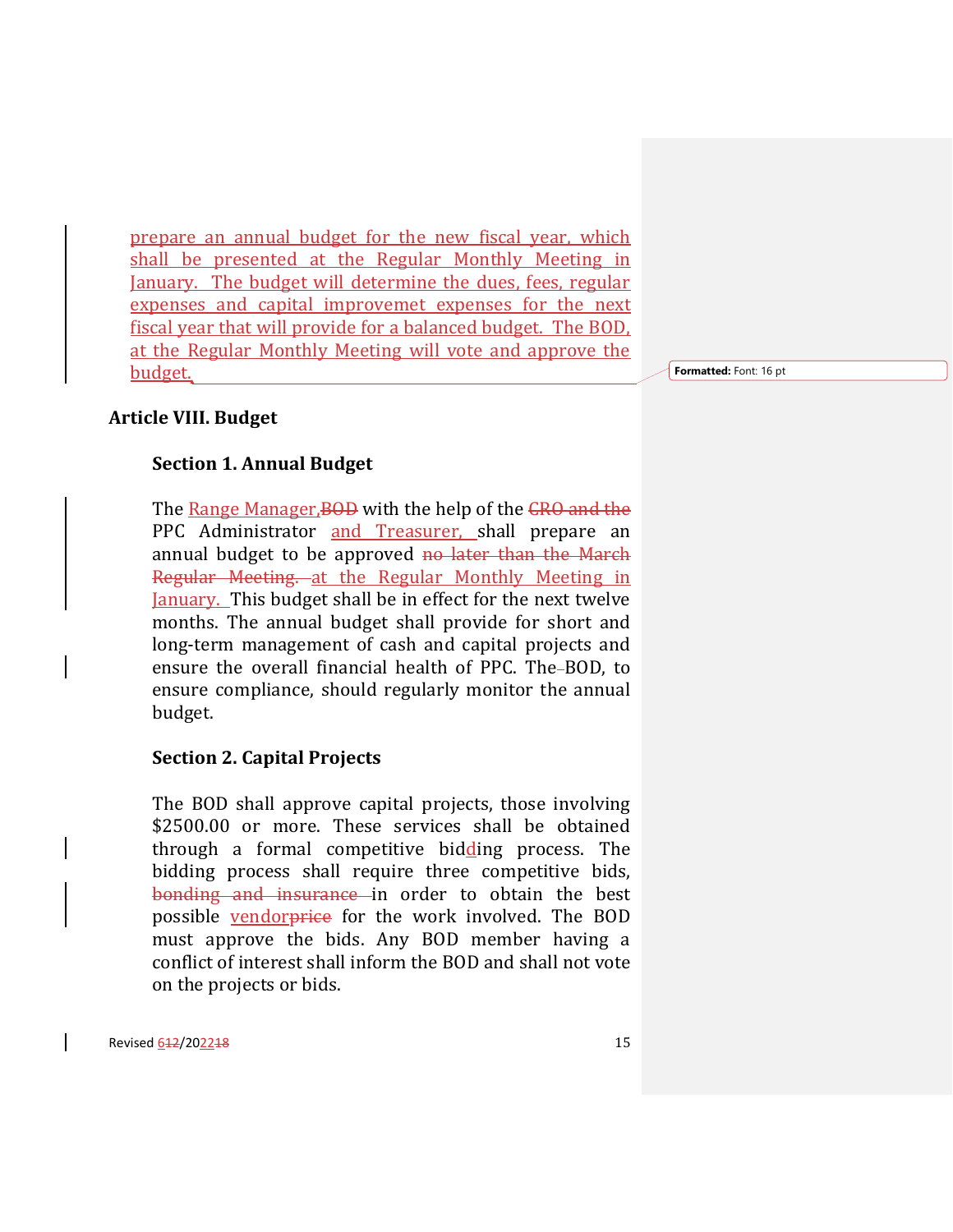## **Section 3. Expenditures**

The BOD must approve reasonable expenses, those in excess of \$500.

Any BOD, employee or PPC member authorizing or incurring any non-emergency expenditure, \$500.00 or more, exceeding \$500, excluding any grant accounts or budgeted items, without prior BOD approved will be subject to disciplinary action determined by the BOD.result in a mandatory thirty (30) day suspension first offense, six (6) months and permanent loss of any purchasing for a second offense. There shall be no splitting of charges to circumvent the \$500.00 limit.

## **Section 4. Documentation**

Hard copies of receipts, written bids, contracts, etc. must accompany all projects and expenses that have been approved. An approval code shall be assigned by the BOD for all projects and approved expenses and included in the monthly meeting minutes. The approval code shall reflect the month, year and numerical order of its approval, (02-18-01, February, 2018, first approval).

#### **Article IX. Suspension or Expulsion**

## **Section 1. Procedures**

Any member in good standing may present charges against any officer or member. They shall be in writing clearly stating the facts relied upon and accompanied by all affidavits or exhibits, which are to be used in their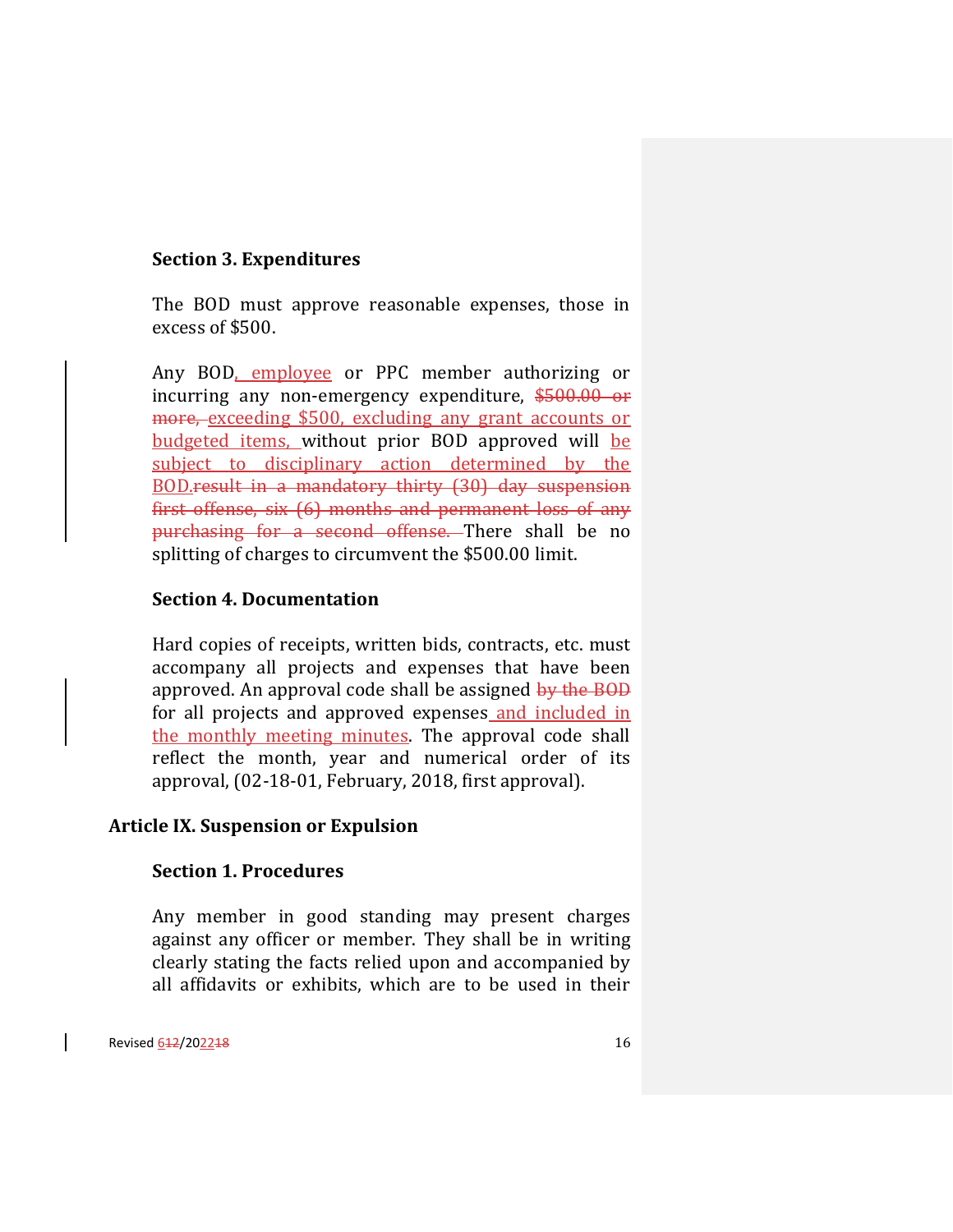support. Such charges shall be filed with the Secretary, who shall immediately notify the President. The President shall call a Special Meeting of the BOD no more than fifteen (15) days after notification, to hear the charges. The Secretary or Administrator shall notify each BOD member, the accuser and the accused once the date of the meeting has been set. Such notice shall be in writing and shall include a true copy of the charges and the supporting affidavits and exhibits. Should sufficient evidence be presented, the President, shall, within no less than fifteen (15) days, call a Special Meeting of PPC voting members for the purpose of acting on the charges. The voting membership shall be notified in writing and/or electronically of the date, time, place and reason for the Special Meeting. At the Special Meeting the Secretary shall read the original charges. A full hearing for the purpose of presenting charges or refuting charges and presenting any supporting evidence shall be afforded the accuser and accused. A vote shall be taken by ballot. A two-thirds affirmative vote of voting members present at the meeting shall be required for suspension-suspension or expulsion of any BOD member or Regular member.

#### **Section 2. Officers**

Any BOD officer may be removed, suspended or expelled from office by a two-thirds vote of the Regular members present at a Special Meeting called for this purpose.

#### **Section 3. Regular & Associate Members**

Any Member may be suspended from PPC for any cause deemed sufficient by the BOD at any Regular  $M$ meeting. The suspension requires a two-thirds vote by the BOD.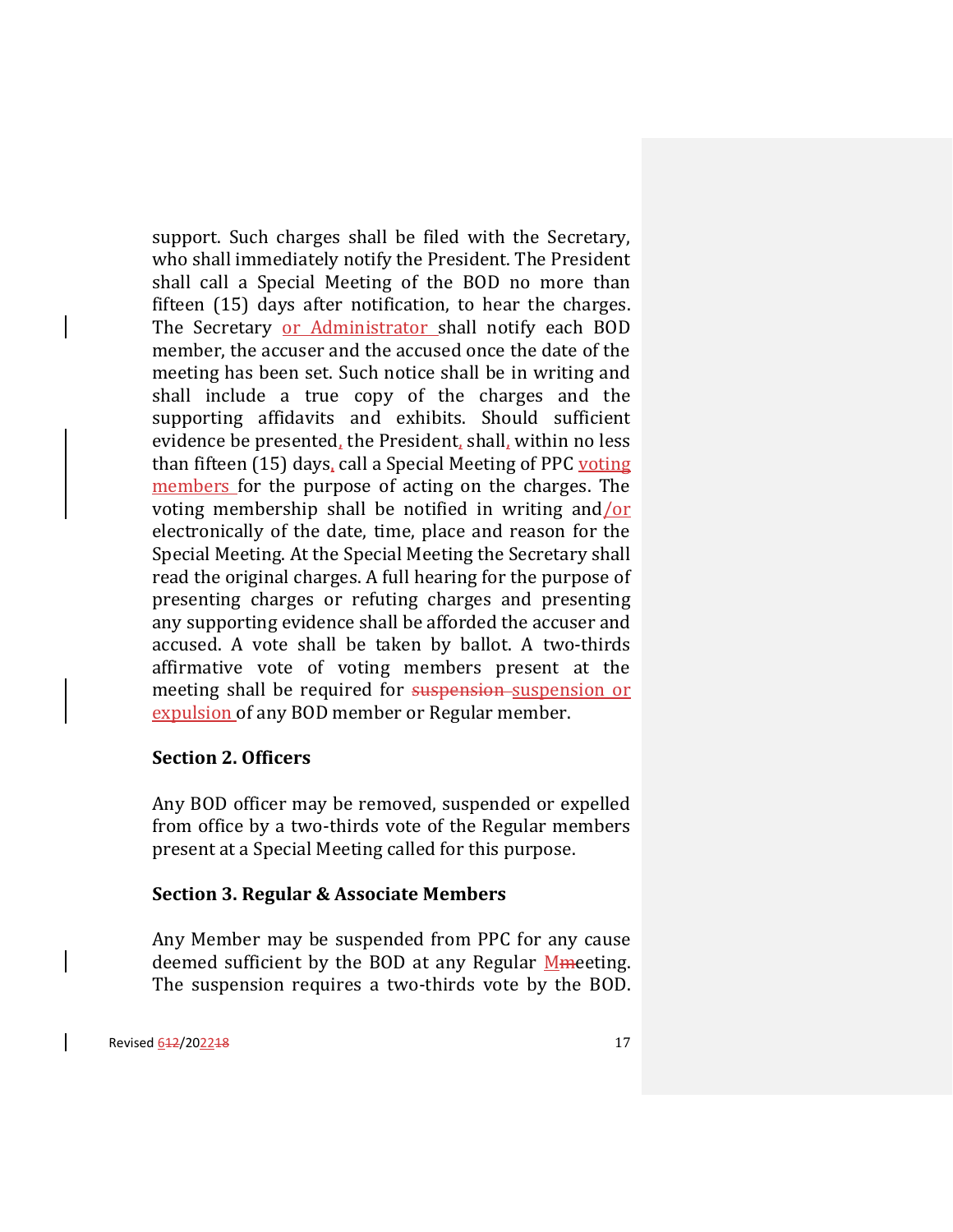Member Expulsion from PPC requires a Special Meeting as stipulated under Article IX, Section 1.

## **Section 4. National Affiliation**

Any official or member of PPC who has been suspended or expelled by the NRA, USPSA, SASS, IDPA, or any other national or international shooting association PPC may be or may become affiliated with, shall be suspended and considered for expulsion by the BOD under the guidelines outlined in Article III, 1 & 3.

## **Section 5. Appeal**

Any BOD member, Regular member or Associate member who is suspended or expelled from PPC pursuant to the provisions of Article IX, Sections 1,2,3 and 4 may request reinstatement into PPC. Such request for reinstatement shall not be less than three (3) months after the suspension or six (6) months after the expulsion. The member requesting reinstatement must follow PPC's membership procedures for new members. In addition, at the next regularly scheduled Regular Meeting, the matter shall be put to a vote of the Regular members present. To be reinstated the member must receive affirmative votes from three-quarters of voting members present at such meeting.

## **Article X. Real Property of PPCthe Club and Dissolution of PPCthe Club**

## **Section 1. Notice of Dissolution**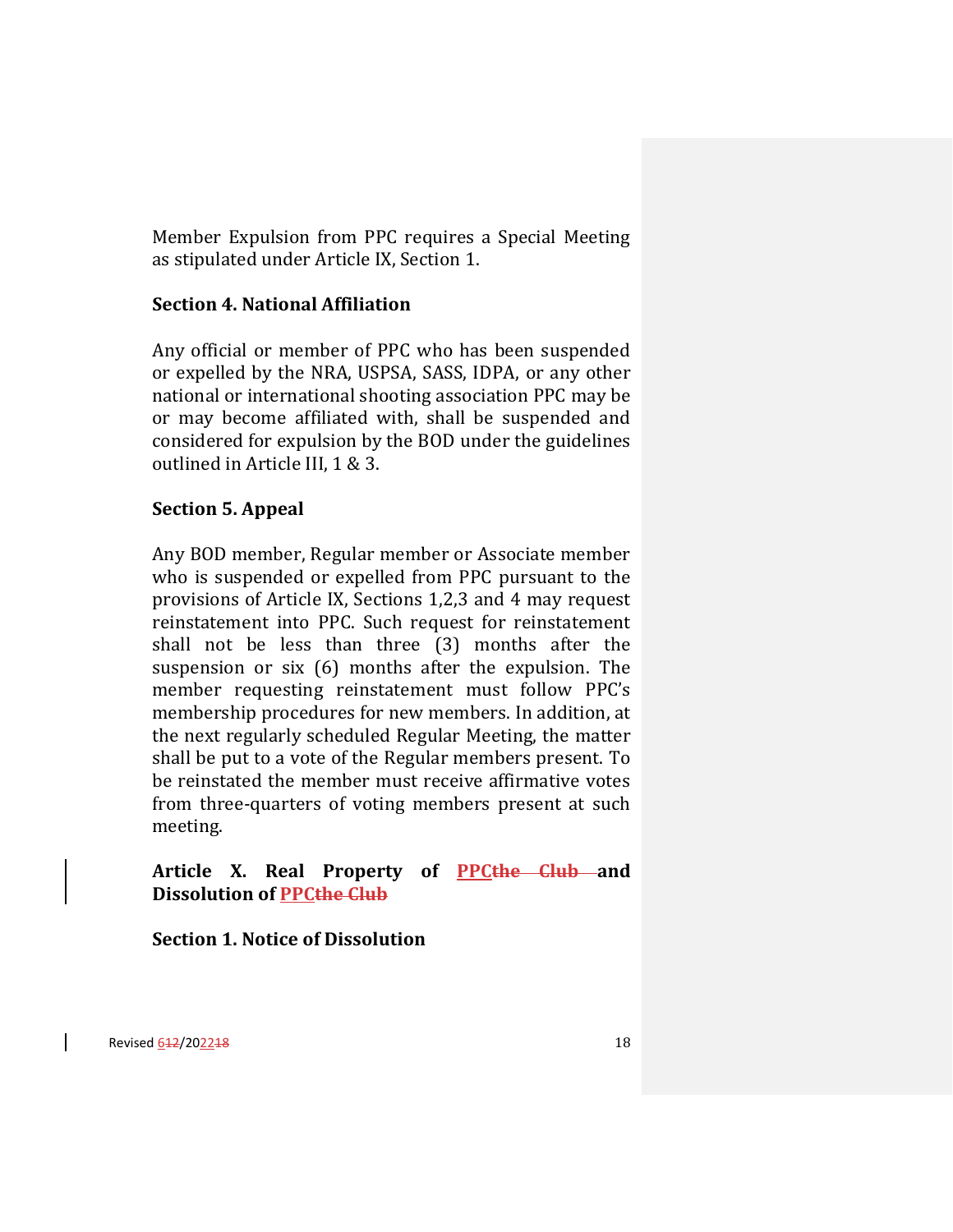The BOD may lease, alter and enter into limited agreements regarding the real property of PPC, when such action is in compliance with the purpose for which PPC was established as set forth in these Bylaws.

(a) The BOD will not sell, trade or take any other action regarding the real property of PPC unless authorized to do so by two-thirds of the voting members present at a Special Mmeeting at which that subject is on the agenda and for which due notice has been given as provided in (b) below.

(b) Notice must be sent to the membership by regular United States Mail and/or electronically. The notice will be mailed/sent to the most recent address/email for each member and will be postmarked/dated at least fourteen calendar days and not more than twenty-one calendar days before the day of the Special Mmeeting. The notice must clearly indicate the subject, time, date and place of the meeting. The meeting must be held within Pima County, Arizona.

#### **Section 2. Relocation**

In the event that it becomes necessary for PPC to dispose of the property on which PPC carries out its activities, the BOD must endeavor to secure another location suitable for PPC activities. The proceeds from the sale or other disposition of PPC's property must be devoted to the acquisition and for the improvement of another suitable location.

#### **Section 3. Dissolution**

PPC can only be dissolved with the approval of two-thirds of the voting members present at any Regular or Special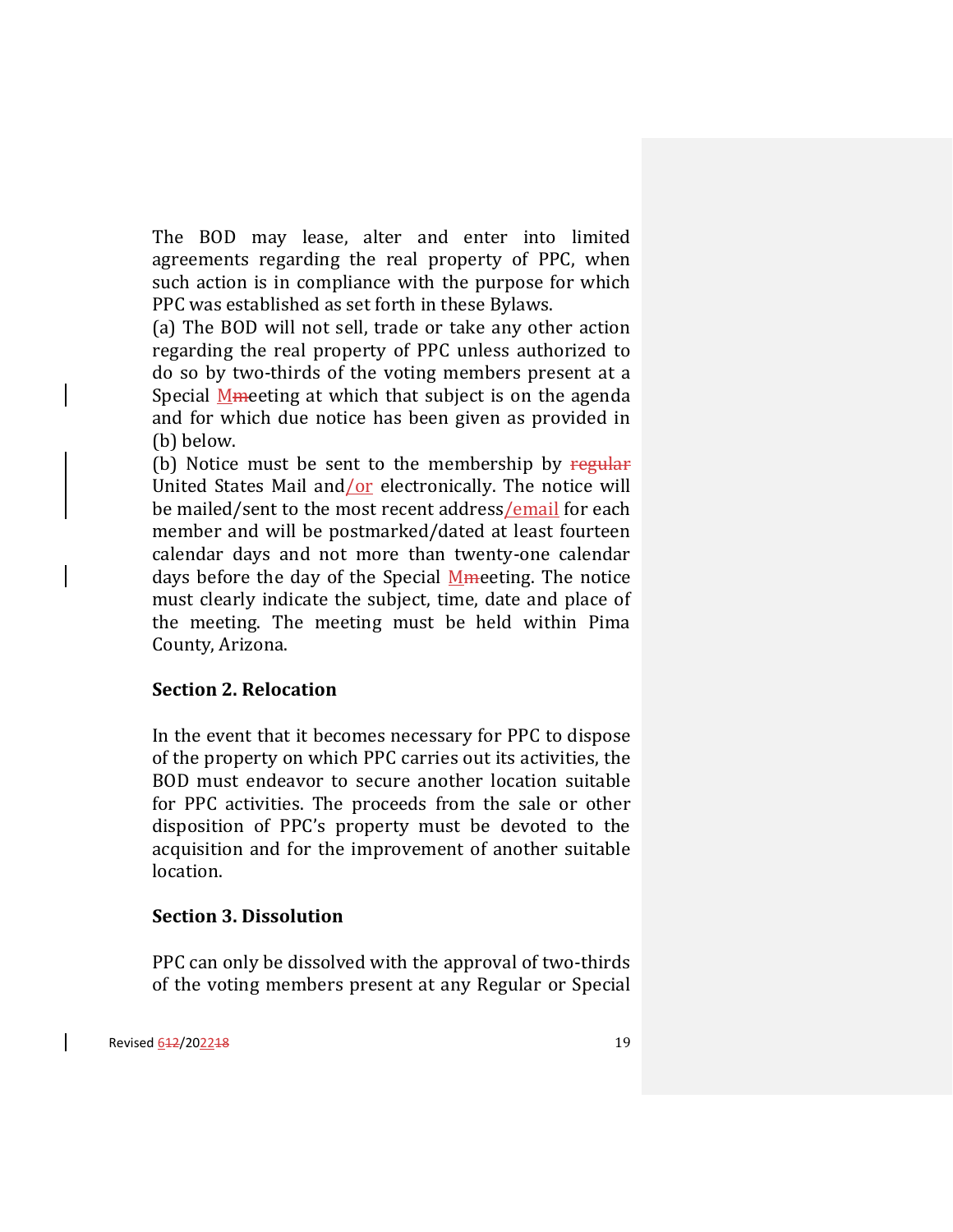Mmeeting of PPC. Notice of such possible action is given to the membership as provided in Article X, Section 1. If the membership decides to dissolve PPC any assets remaining after PPC has paid all its legal obligations will be donated to the National Rifle Association.

## **Article XI. Amendments**

These Bylaws may be altered or amended in whole or in part or new bylaws adopted at any Regular or Special Mmeeting called for that purpose. A copy of the new, intended alteration or amendments should have been provided to the members in advance of such meeting. Such notice shall be sent in accordance with Article VI, Sections 1 to  $\frac{78}{8}$ , at least forty-five (45) days prior to the meeting. Two-thirds (2/3) vote of the Regular members present or two-thirds (2/3) vote of received electronic ballots, will be necessary for adoption of such alterations or amendments. For electronic ballots to be utilized and valid, the following terms must be met:

- 1. Bylaw change proposal was on the agenda and addressed at a Regular or Special meeting.
- 2. Proposed Bylaw changes were provided to membership at least forty-five (45) days prior to the above specified meeting.
- 3. Electronic voting must be sent out, and voting completed, within thirty (30) days of the above specified meeting.
- 4. Electronic ballots are sent to all Regular voting members with an email address on file with PPC.

**Formatted:** List Paragraph, Numbered + Level: 1 + Numbering Style: 1, 2, 3, … + Start at: 1 + Alignment: Left + Aligned at: 1" + Indent at: 1.25"

**Formatted:** Font: 16 pt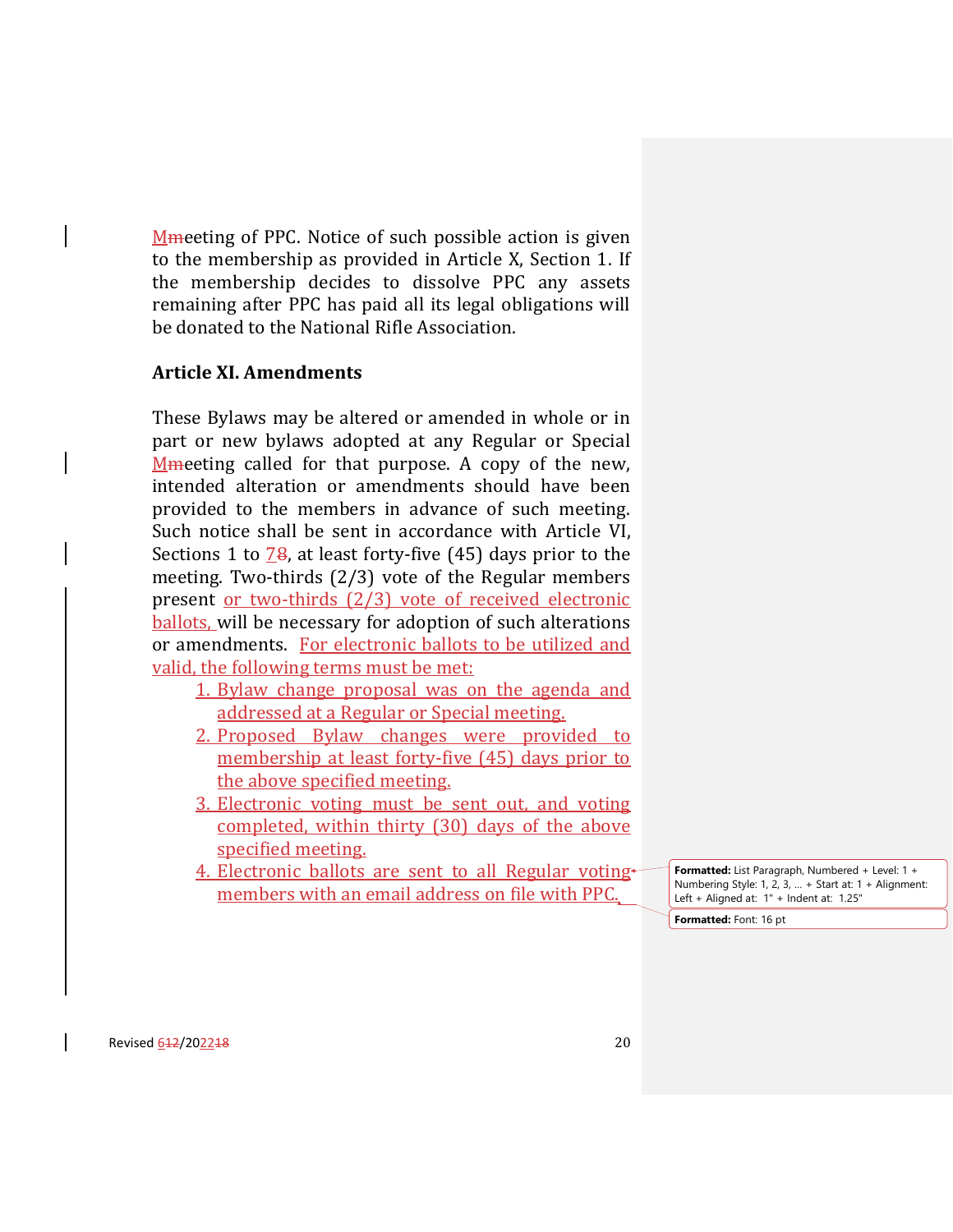| Formatted: Left, Indent: Left: 0" |
|-----------------------------------|
| Formatted: Indent: Left: 0"       |

## **Article I. Name**

# **Article II. Object**

# **Article III. Code of Ethics**

# **Article IV. Membership**

Eligibility Types of Membership

# **Article V. Dues**

**Article VI. Meetings** All Meetings

Revised 612/202218 21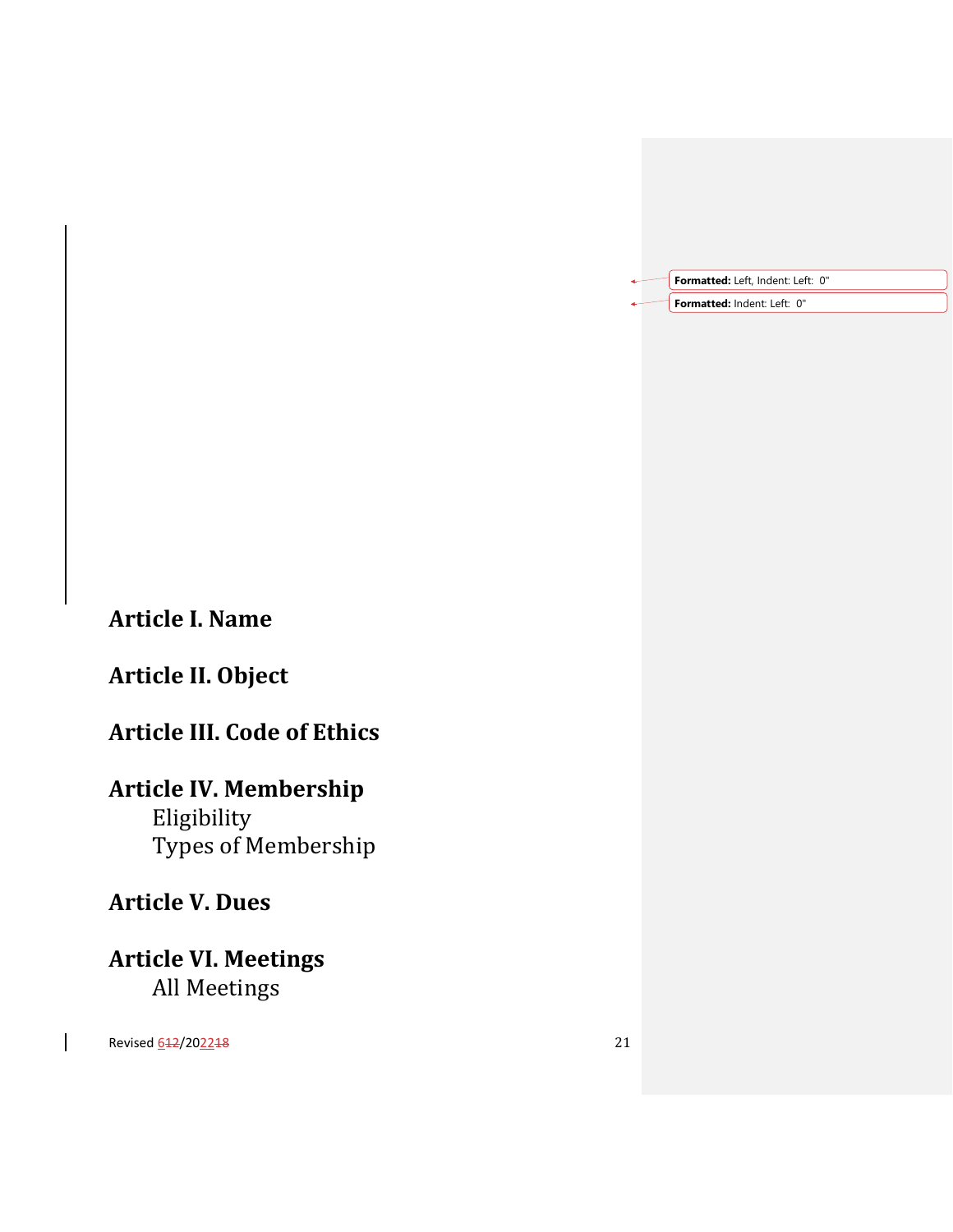## Annual Meetings

Regular Meetings Special Meetings Executive Meetings Quorum Notice of Meetings Parliamentary Authority

## **Article VII. Officers**

**Overview** Organizational Chart **Elections** Term Limits

Vacancies

Conflict of Interest

Duties of BOD Officers

## President

Vice -President

**Secretary** 

**Treasurer** 

**Directors** 

Administrator

Chief Range Officer

## **Article VIII. Budget**

Annual Budget Capital Projects

Revised <u>642/202248</u> 22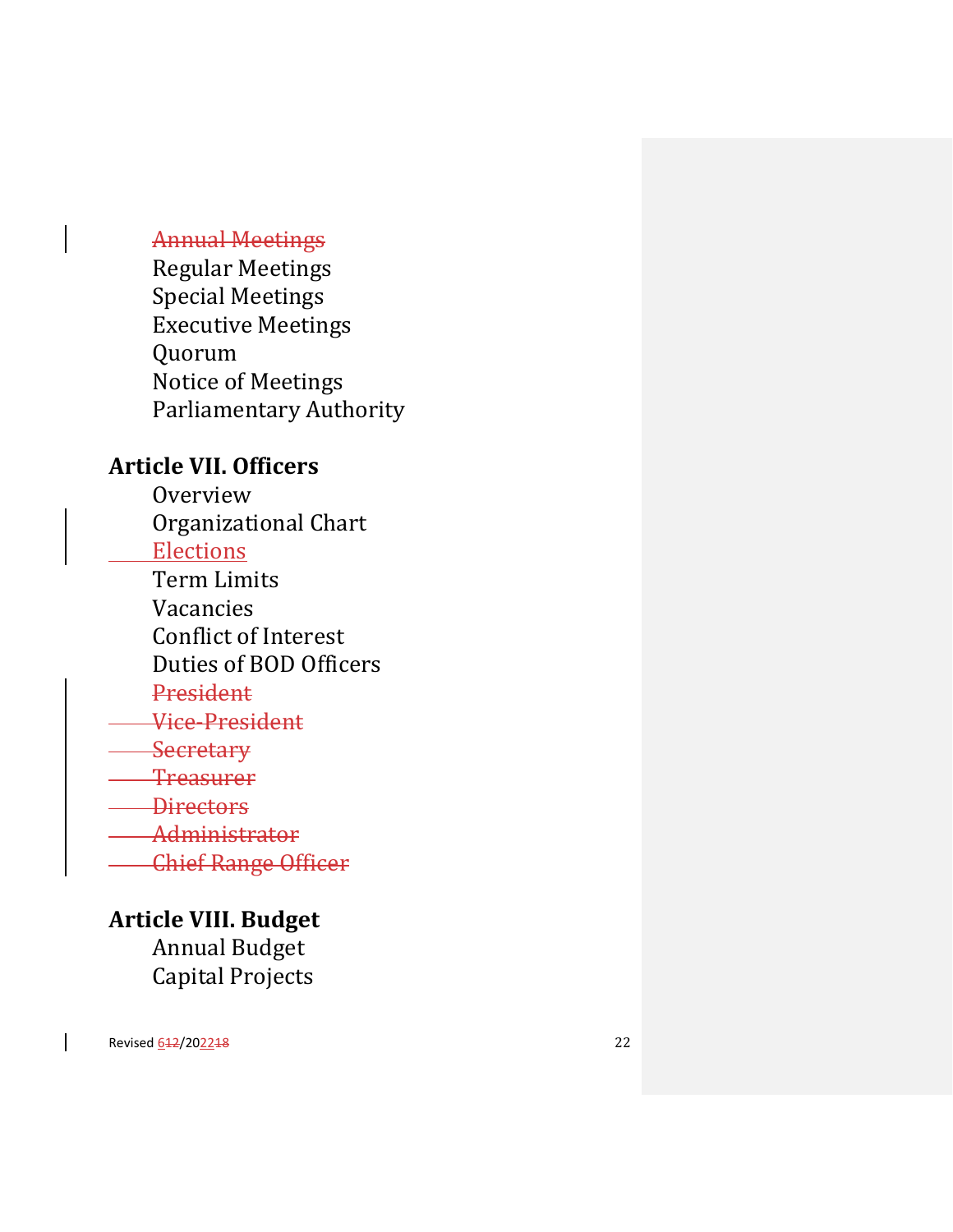Expenditures Documentation

# **Article IX. Suspension or Expulsion**

Procedures **Officers** Regular & Associate Members National Affiliation Appeal

Revised <u>642/202248</u> 23